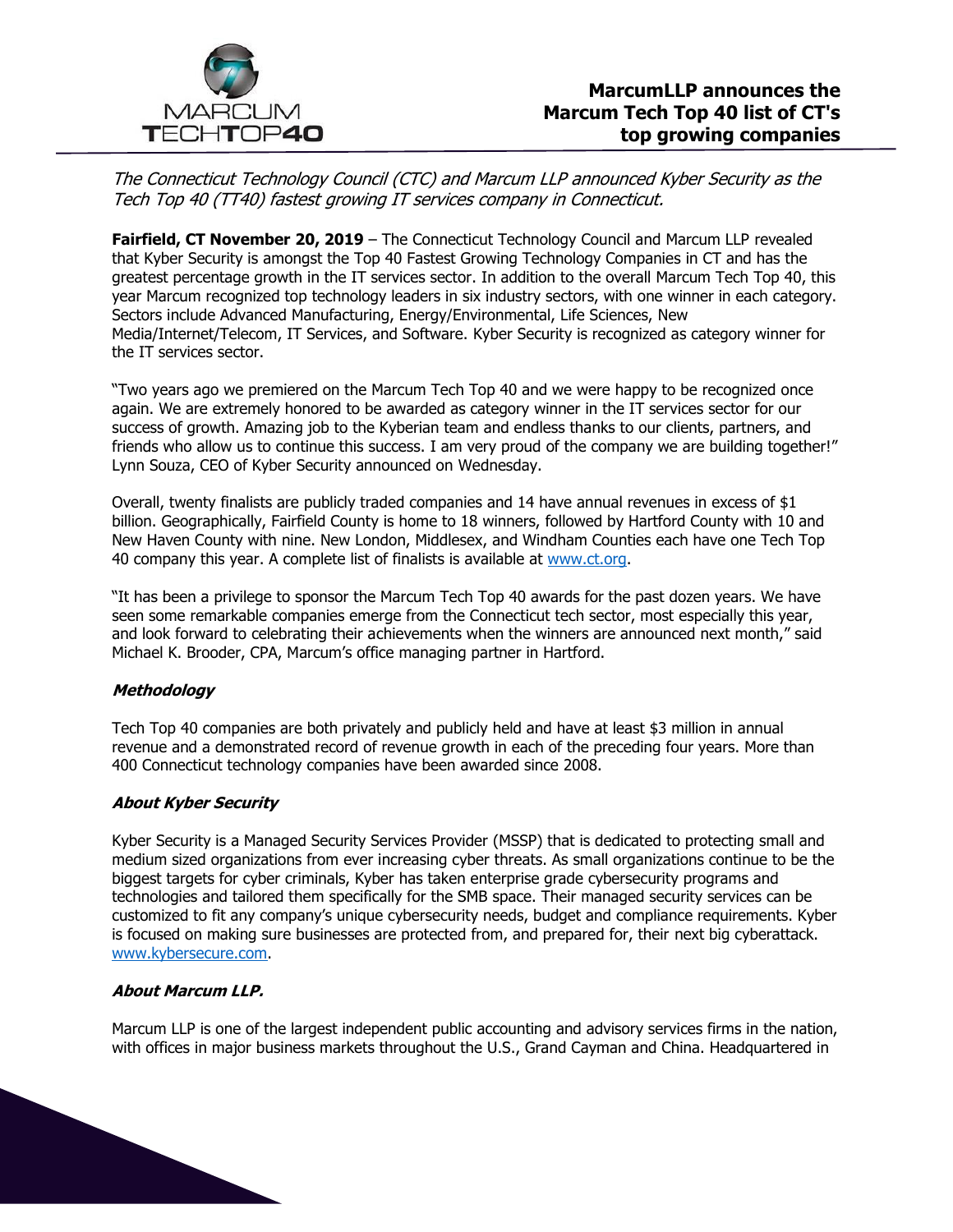

New York City, Marcum provides a full spectrum of traditional tax, accounting and assurance services; advisory, valuation and litigation support; and an extensive range of specialty and niche industry practices. The Firm serves both privately held and publicly traded companies, as well as high net worth individuals, private equity and hedge funds, with a focus on middle-market companies and closely held family businesses. Marcum is a member of the Marcum Group, an organization providing a comprehensive array of professional services. For more information, visit www.marcumllp.com.

### **Contact:**

Amber Mata [amata@kybersecure.com](mailto:amata@kybersecure.com) 203-333-4444 ext. 126

# **2019 category winners:**

**Device42, Inc.,** West Haven (Software) **Eastern Co**, Naugatuck (Advanced Manufacturing) **KUBTEC,** Stratford (Life Sciences) **Kyber Security,** Fairfield (IT Services) **Potoo Solutions,** Norwalk (New Media, Internet, and Telecommunications) **Precision Combustion,** North Haven (Energy, Environmental, and Green Technologies)

## **TT40 Winners:**

**3Gtms**, Software, Shelton, Fairfield **ADNET Technologies**, IT Services, Farmington, Hartford **Amphenol Corp. /DE/**, Advanced Manufacturing, Wallingford, New Haven **Arccos Golf LLC**, Software, Software, Stamford, Fairfield **ARVINAS, INC**., Accelerator, New Haven, New Haven **aventri**, Software, Norwalk, Fairfield **BARNES GROUP INC**, Advanced Manufacturing, Bristol, Hartford **Cara Therapeutics, Inc**., Life Sciences, Stamford, Fairfield **CAS MEDICAL SYSTEMS INC**, Life Sciences, Branford, New Haven **CHARTER COMMUNICATIONS, INC.** /MO/, New Media/ Internet/ Telecom, Stamford, Fairfield **Clarity Software Solutions, Inc**., Software, Madison, New Haven **COCC**, IT Services, Southington, Hartford **Continuity**, Software, New Haven, New Haven **CRANE CO /DE**/, Advanced Manufacturing, Stamford, Fairfield **Device42, Inc.**, Software, West Haven, New Haven **Eastern Co**, Advanced Manufacturing, Naugatuck, New Haven **Exago Inc**., Software, Shelton, Fairfield **FACTSET Research Systems Inc.**, Software, Norwalk, Fairfield **Foster Corporation**, Advanced Manufacturing, Putnam, Windham **Frontier Communications Corp**., New Media/ Internet/ Telecom, New Haven, New Haven **Hexcel Corporation**, Advanced Manufacturing, Stamford, Fairfield **HUBBELL INC**, IT Services, Shelton, Fairfield **IT Direc**t, IT Services, West Hartford, Hartford